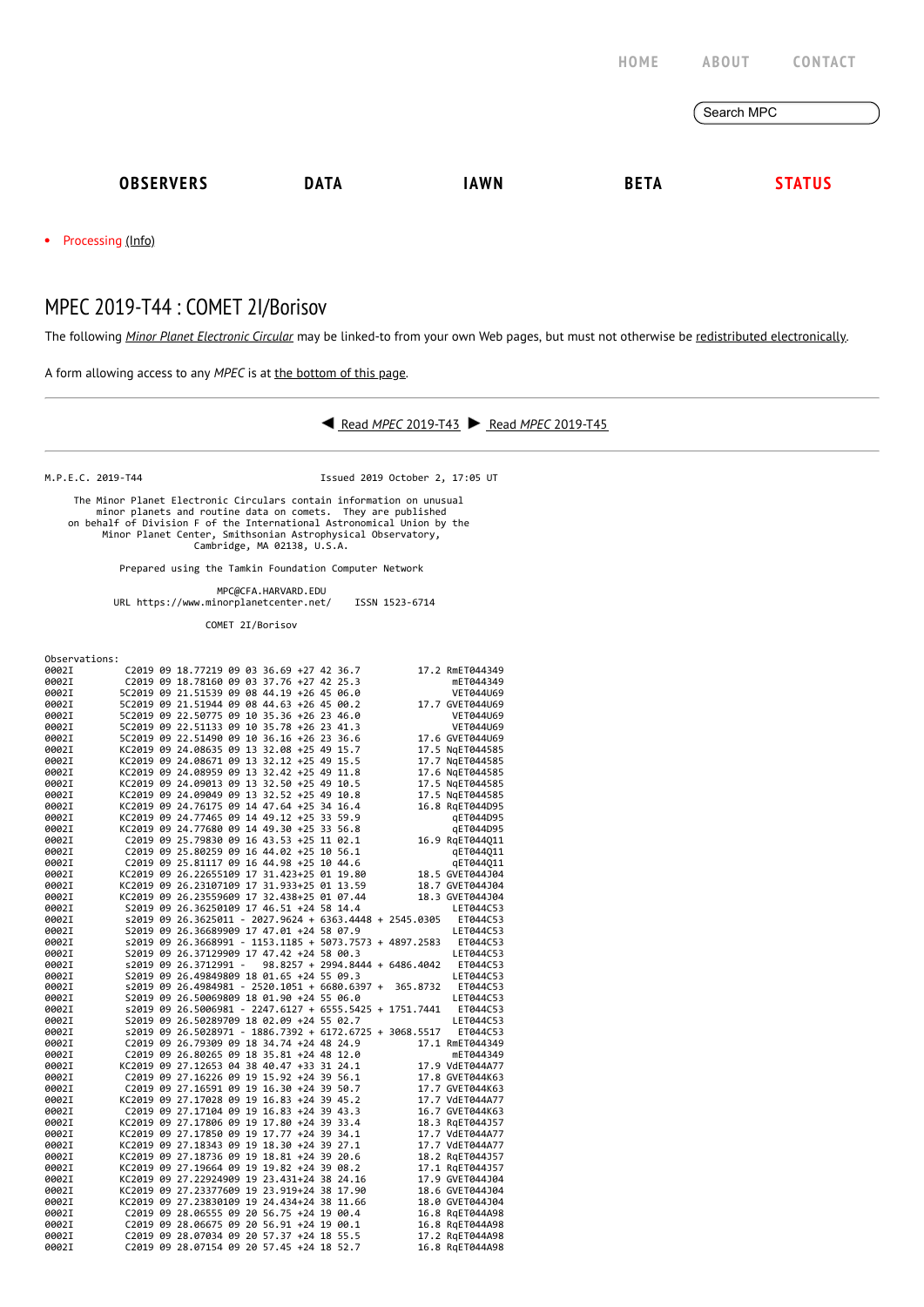| 0002I          |  |                                            | C2019 09 28.10513 09 21 01.16 +24 18 06.8                                                                                                                                                                                                     |  | 17.9 RoET044152                    |
|----------------|--|--------------------------------------------|-----------------------------------------------------------------------------------------------------------------------------------------------------------------------------------------------------------------------------------------------|--|------------------------------------|
| 0002I<br>0002I |  |                                            | C2019 09 28.10652 09 21 01.34 +24 18 03.6<br>C2019 09 28.10617 09 21 01.53 +24 18 02.3<br>C2019 09 28.10917 09 21 01.62 +24 18 00.9<br>C2019 09 28.10999 09 21 01.72 +24 17 59.3<br>C2019 09 28.11083 09 21 01.75 +24 17 58.2<br>C2019 09 28. |  | 18.1 RoET044152<br>18.0 RoET044152 |
| 0002I          |  |                                            |                                                                                                                                                                                                                                               |  | 17.8 RoET044152                    |
| 0002I          |  |                                            |                                                                                                                                                                                                                                               |  | 17.7 RoET044152                    |
| 0002I          |  |                                            |                                                                                                                                                                                                                                               |  | 18.0 RoET044152                    |
| 0002I<br>0002I |  |                                            |                                                                                                                                                                                                                                               |  | 17.9 RoET044152                    |
| 0002I          |  |                                            |                                                                                                                                                                                                                                               |  | 17.4 RoET044152<br>17.9 RoET044152 |
| 0002I          |  |                                            | 2019 99 28.11178 99 21 01.95 +24 17 57.0<br>2019 99 28.11178 99 21 02.07 +24 17 55.6<br>2019 99 28.11324 09 21 02.07 +24 17 55.6<br>2019 09 28.11520 09 21 02.27 +24 17 52.9<br>2019 09 28.11520 09 21 02.27 +24 17 52.9                      |  | 17.8 RoET044152                    |
| 0002I          |  |                                            | C2019 09 28.11593 09 21 02.35 +24 17 52.5                                                                                                                                                                                                     |  | 17.7 RoET044152                    |
| 0002I          |  |                                            |                                                                                                                                                                                                                                               |  | 18.2 RoET044152                    |
| 0002I<br>0002I |  |                                            |                                                                                                                                                                                                                                               |  | 17.5 RoET044152<br>17.7 RoET044152 |
| 0002I          |  |                                            |                                                                                                                                                                                                                                               |  | 18.0 RoET044152                    |
| 0002I          |  |                                            | C2019 09 28.11593 09 21 02.35 +24 17 52.5<br>C2019 09 28.11593 09 21 02.35 +24 17 52.5<br>C2019 09 28.11770 09 21 02.48 +24 17 50.7<br>C2019 09 28.11770 09 21 02.56 +24 17 48.0<br>C2019 09 28.11850 09 21 02.60 +24 17 48.1<br>C2019        |  | 17.7 RoET044152                    |
| 0002I<br>0002I |  |                                            |                                                                                                                                                                                                                                               |  | 17.6 RoET044152<br>18.0 RoET044152 |
| 0002I          |  |                                            |                                                                                                                                                                                                                                               |  | 17.9 RoET044152                    |
| 0002I          |  |                                            |                                                                                                                                                                                                                                               |  | 17.5 NgET044A77                    |
| 0002I          |  |                                            |                                                                                                                                                                                                                                               |  | 17.6 NgET044A77                    |
| 0002I<br>0002I |  |                                            |                                                                                                                                                                                                                                               |  | 18.2 GVET044G40<br>18.0 GVET044J04 |
| 0002I          |  |                                            |                                                                                                                                                                                                                                               |  | 18.1 GVET044J04                    |
| 0002I          |  |                                            | 9C2019 09 28.23292 09 21 15.46 +24 15 08.8                                                                                                                                                                                                    |  | 18.3 GVET044G40                    |
| 0002I          |  |                                            | $KC2019$ 09 28.23482009 21 15.673+24 15 06.14                                                                                                                                                                                                 |  | 17.6 GVET044J04                    |
| 0002I<br>0002I |  |                                            | S2019 09 28.31597309 21 24.63 +24 13 12.7<br>s2019 09 28.3159731 - 2165.4700 + 6212.1166 + 2793.8491                                                                                                                                          |  | LET044C53<br>ET044C53              |
| 0002I          |  |                                            | S2019 09 28.31817209 21 24.85 +24 13 09.6                                                                                                                                                                                                     |  | LET044C53                          |
| 0002I          |  |                                            | s2019 09 28.3181721 - 1727.5173 + 5650.6816 + 4019.6151                                                                                                                                                                                       |  | ET044C53                           |
| 0002I          |  |                                            | S2019 09 28.32037209 21 25.10 +24 13 05.9                                                                                                                                                                                                     |  | LET044C53                          |
| 0002I<br>0002I |  |                                            | s2019 09 28.3203721 - 1221.5949 + 4867.1423 + 5087.4050<br>S2019 09 28.38483909 21 32.34 +24 11 36.3                                                                                                                                          |  | ET044C53<br>LET044C53              |
| 0002I          |  |                                            | s2019 09 28.3848391 - 2326.3067 + 6367.4235 + 2266.3403                                                                                                                                                                                       |  | ET044C53                           |
| 0002I          |  |                                            | S2019 09 28.38703809 21 32.59 +24 11 33.4                                                                                                                                                                                                     |  | LET044C53                          |
| 0002I          |  |                                            | s2019 09 28.3870381 - 1920.0543 + 5902.4633 + 3542.8072                                                                                                                                                                                       |  | ET044C53                           |
| 0002I<br>0002I |  |                                            | S2019 09 28.38923809 21 32.84 +24 11 29.9<br>s2019 09 28.3892381 - 1438.3518 + 5205.5526 + 4679.7119                                                                                                                                          |  | LET044C53<br>ET044C53              |
| 0002I          |  |                                            |                                                                                                                                                                                                                                               |  |                                    |
| 0002I          |  |                                            |                                                                                                                                                                                                                                               |  |                                    |
| 0002I          |  |                                            |                                                                                                                                                                                                                                               |  |                                    |
| 0002I<br>0002I |  |                                            | s2019 09 28.4557881 - 2122.6872 + 6141.7538 + 2976.2551                                                                                                                                                                                       |  | ET044C53                           |
| 0002I          |  |                                            | S2019 09 28.45798809 21 40.34 +24 09 51.6                                                                                                                                                                                                     |  | LET044C53                          |
| 0002I          |  |                                            | s2019 09 28.4579881 - 1672.4544 + 5548.0794 + 4182.5864                                                                                                                                                                                       |  | ET044C53                           |
| 0002I          |  |                                            | S2019 09 28.46018709 21 40.58 +24 09 48.6                                                                                                                                                                                                     |  | LET044C53                          |
| 0002I<br>0002I |  |                                            | s2019 09 28.4601871 - 1156.5363 + 4736.4968 + 5224.2205<br>S2019 09 28.72222309 22 10.02 +24 03 46.2                                                                                                                                          |  | ET044C53<br>LET044C53              |
| 0002I          |  |                                            | s2019 09 28.7222231 - 2796.3326 + 4752.3864 - 4559.0128                                                                                                                                                                                       |  | ET044C53                           |
| 0002I          |  |                                            | S2019 09 28.72442209 22 10.26 +24 03 43.5                                                                                                                                                                                                     |  | LET044C53                          |
| 0002I          |  |                                            | s2019 09 28.7244221 - 2952.5100 + 5555.8414 - 3403.5033                                                                                                                                                                                       |  | ET044C53                           |
| 0002I<br>0002I |  |                                            | S2019 09 28.72662209 22 10.47 +24 03 40.7<br>s2019 09 28.7266221 - 2993.0124 + 6141.7577 - 2113.9824                                                                                                                                          |  | LET044C53<br>ET044C53              |
| 0002I          |  |                                            | KC2019 09 29.12976 09 22 55.45 +23 54 05.9                                                                                                                                                                                                    |  | 17.1 GVET044104                    |
| 0002I          |  |                                            |                                                                                                                                                                                                                                               |  | 17.3 GVET044104                    |
| 0002I<br>0002I |  |                                            |                                                                                                                                                                                                                                               |  | 17.0 VgET044A77                    |
| 0002I          |  |                                            | KC2019 09 29.12976 09 22 55.45 +23 54 05.5<br>KC2019 09 29.14841 09 22 57.54 +23 53 36.6<br>KC2019 09 29.15630 09 22 57.79 +23 53 36.1<br>KC2019 09 29.15544 09 22 58.74 +23 53 28.7<br>KC2019 09 29.15870 09 22 58.74 +23 53 24.2<br>KC      |  | 17.5 VgET044A77<br>17.5 NgET044A77 |
| 0002I          |  |                                            |                                                                                                                                                                                                                                               |  | 17.5 VgET044A77                    |
| 0002I          |  |                                            |                                                                                                                                                                                                                                               |  | 17.3 GVET044104                    |
| 0002I<br>0002I |  |                                            | KC2019 09 29.17446 09 23 00.48 +23 53 02.3                                                                                                                                                                                                    |  | 17.5 NgET044A77<br>17.5 NaET044A77 |
| 0002I          |  |                                            | KC2019 09 29.18887 09 23 02.07 +23 52 42.1                                                                                                                                                                                                    |  | 17.0 RQET044J01                    |
| 0002I          |  |                                            | KC2019 09 29.19634 09 23 02.88 +23 52 32.0                                                                                                                                                                                                    |  | 16.8 RQET044J01                    |
| 0002I          |  |                                            | KC2019 09 29.20381 09 23 03.69 +23 52 21.8                                                                                                                                                                                                    |  | 16.9 ROET044J01                    |
| 0002I<br>0002I |  |                                            | KC2019 09 29.22240909 23 05.852+23 51 54.71<br>KC2019 09 29.22388 09 23 06.06 +23 51 52.0                                                                                                                                                     |  | 18.2 GVET044J04<br>17.4 ROET044J47 |
| 0002I          |  |                                            | KC2019 09 29.22693409 23 06.348+23 51 48.44                                                                                                                                                                                                   |  | 17.5 GVET044J04                    |
| 0002I          |  |                                            | KC2019 09 29.22872 09 23 06.55 +23 51 45.7                                                                                                                                                                                                    |  | 17.5 ROET044J47                    |
| 0002I          |  |                                            | KC2019 09 29.23146009 23 06.840+23 51 42.05                                                                                                                                                                                                   |  | 18.2 GVET044J04                    |
| 0002I<br>0002I |  |                                            | KC2019 09 29.23437 09 23 07.14 +23 51 37.6<br>S2019 09 29.36111209 23 21.18 +23 48 38.6                                                                                                                                                       |  | 17.5 RQET044J47<br>LET044C53       |
| 0002I          |  |                                            | s2019 09 29.3611121 - 2474.3882 + 6364.6548 + 2113.2163                                                                                                                                                                                       |  | ET044C53                           |
| 0002I          |  |                                            | S2019 09 29.36331109 23 21.45 +23 48 35.3                                                                                                                                                                                                     |  | LET044C53                          |
| 0002I          |  |                                            | s2019 09 29.3633111 - 2070.7952 + 5934.5906 + 3402.2538                                                                                                                                                                                       |  | ET044C53                           |
| 0002I<br>0002I |  |                                            | S2019 09 29.36551009 23 21.74 +23 48 31.5<br>s2019 09 29.3655101 - 1585.7389 + 5271.2457 + 4557.6098                                                                                                                                          |  | LET044C53<br>ET044C53              |
| 0002I          |  |                                            | S2019 09 29.43935409 23 29.96 +23 46 45.6                                                                                                                                                                                                     |  | LET044C53                          |
| 0002I          |  |                                            | s2019 09 29.4393541 - 538.3150 + 3511.8907 + 6200.4969                                                                                                                                                                                        |  | ET044C53                           |
| 0002I          |  |                                            | S2019 09 29.44155409 23 30.19 +23 46 42.2<br>s2019 09 29.4415541 + 67.6703 + 2353.8499 + 6747.6887                                                                                                                                            |  | LET044C53<br>ET044C53              |
| 0002I<br>0002I |  |                                            | S2019 09 29.44375309 23 30.43 +23 46 38.5                                                                                                                                                                                                     |  | LET044C53                          |
| 0002I          |  |                                            | s2019 09 29.4437531 + 671.0058 + 1103.6791 + 7030.1338                                                                                                                                                                                        |  | ET044C53                           |
| 0002I          |  |                                            | S2019 09 29.50405409 23 37.10 +23 45 14.8                                                                                                                                                                                                     |  | LET044C53                          |
| 0002I<br>0002I |  |                                            | s2019 09 29.5040541 - 1819.6367 + 5583.4962 + 4073.2870<br>S2019 09 29.50845309 23 37.58 +23 45 08.7                                                                                                                                          |  | ET044C53<br>LET044C53              |
| 0002I          |  |                                            | s2019 09 29.5084531 - 719.8175 + 3830.0504 + 5990.1229                                                                                                                                                                                        |  | ET044C53                           |
| 0002I          |  |                                            | S2019 09 29.51065209 23 37.78 +23 45 05.3                                                                                                                                                                                                     |  | LET044C53                          |
| 0002I          |  |                                            | s2019 09 29.5106521 - 116.2874 + 2709.0349 + 6612.2438                                                                                                                                                                                        |  | ET044C53                           |
| 0002I<br>0002I |  |                                            | S2019 09 29.57349809 23 44.75 +23 43 36.8<br>s2019 09 29.5734981 - 1894.7984 + 5673.7378 + 3911.1021                                                                                                                                          |  | LET044C53<br>ET044C53              |
| 0002I          |  |                                            | S2019 09 29.57569809 23 44.95 +23 43 33.8                                                                                                                                                                                                     |  | LET044C53                          |
| 0002I          |  |                                            | s2019 09 29.5756981 - 1378.2213 + 4920.8401 + 4995.6114                                                                                                                                                                                       |  | ET044C53                           |
| 0002I          |  |                                            | S2019 09 29.63634409 23 51.89 +23 42 08.6                                                                                                                                                                                                     |  | LET044C53                          |
| 0002I<br>0002I |  |                                            | s2019 09 29.6363441 - 2964.9104 + 6501.0571 - 264.2301<br>S2019 09 29.63854309 23 52.09 +23 42 06.1                                                                                                                                           |  | ET044C53<br>LET044C53              |
| 0002I          |  |                                            | s2019 09 29.6385431 - 2735.9334 + 6506.3965 + 1134.9688                                                                                                                                                                                       |  | ET044C53                           |
| 0002I          |  |                                            | KC2019 09 30.07750 09 24 41.13 +23 31 34.3                                                                                                                                                                                                    |  | 17.8 VtET044L04                    |
| 0002I          |  |                                            | KC2019 09 30.09700 09 24 43.29 +23 31 06.8                                                                                                                                                                                                    |  | 17.5 VtET044L04                    |
| 0002I<br>0002I |  |                                            | KC2019 09 30.11659 09 24 45.46 +23 30 38.7<br>KC2019 09 30.12922409 24 46.85 +23 30 21.1                                                                                                                                                      |  | 17.5 VtET044L04<br>18.2 GVET044J95 |
| 0002I          |  |                                            |                                                                                                                                                                                                                                               |  |                                    |
|                |  | KC2019 09 30.13495 09 24 47.50 +23 30 12.3 |                                                                                                                                                                                                                                               |  | 17.9 RUET044470                    |
| 0002I          |  |                                            | hC2019 09 30.13598009 24 47.63 +23 30 10.9                                                                                                                                                                                                    |  | VET044J95                          |
| 0002I          |  |                                            | KC2019 09 30.13855 09 24 47.86 +23 30 08.2                                                                                                                                                                                                    |  | 17.5 RUET044470                    |
| 0002I<br>0002I |  |                                            | KC2019 09 30.14212 09 24 48.34 +23 30 01.8<br>KC2019 09 30.14294 09 24 48.41 +23 30 00.9                                                                                                                                                      |  | 18.1 RUET044470<br>16.9 NgET044970 |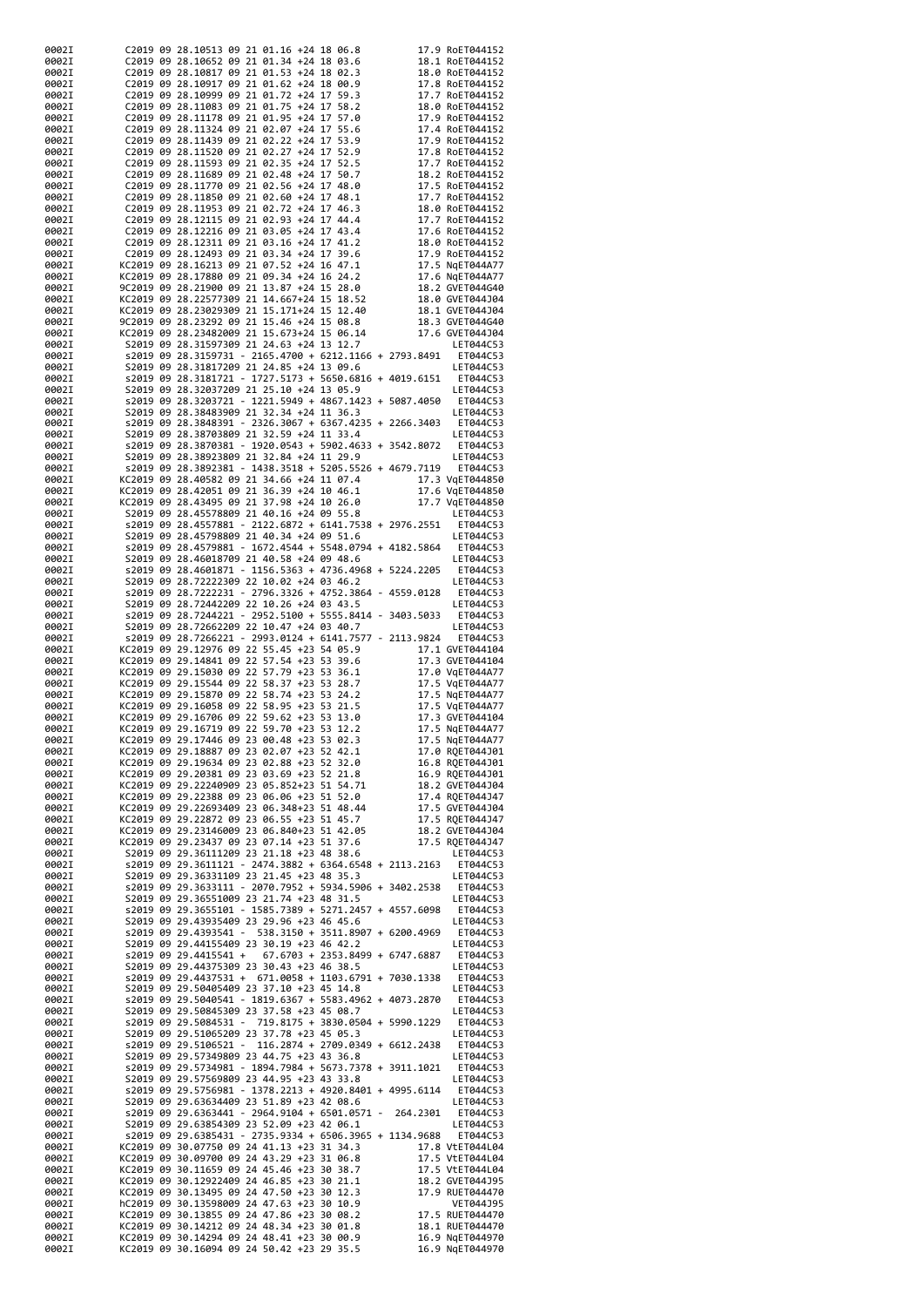| 0002I          |  |                                                                                                                                                                                                                                                                                      |  | 17.5 NgET044A77                    |
|----------------|--|--------------------------------------------------------------------------------------------------------------------------------------------------------------------------------------------------------------------------------------------------------------------------------------|--|------------------------------------|
| 0002I          |  | KC2019 09 30.16498 09 24 52.08 +23 29 13.2<br>KC2019 09 30.17660 09 24 52.08 +23 29 13.2<br>C2019 09 30.17900 09 24 52.46 +23 29 08.9<br>KC2019 09 30.17941 09 24 52.47 +23 29 08.9<br>C2019 09 30.18043 09 24 52.61 +23 29 06.9<br>C201                                             |  | 16.8 NgET044970                    |
| 0002I          |  |                                                                                                                                                                                                                                                                                      |  | 17.6 RVET044586                    |
| 0002I          |  |                                                                                                                                                                                                                                                                                      |  | 17.5 NgET044A77                    |
| 0002I          |  |                                                                                                                                                                                                                                                                                      |  | 17.4 RVET044586                    |
| 0002I          |  |                                                                                                                                                                                                                                                                                      |  | 17.6 RVET044586                    |
| 0002I          |  | $2243 = 29$<br>$-243 = 29$<br>$-243 = 29$<br>$-243 = 29$<br>$-243 = 29$<br>$-243 = 29$<br>$-243 = 29$<br>$-183 = 29$<br>$-183 = 29$<br>$-183 = 29$<br>$-183 = 29$<br>$-183 = 29$<br>$-183 = 29$<br>$-183 = 29$<br>$-183 = 29$<br>$-183 = 29$<br>$-183 = 29$<br>$-183 = 29$<br>$-183$ |  | 17.5 RVET044586<br>17.4 RVET044586 |
| 0002I          |  |                                                                                                                                                                                                                                                                                      |  | 17.6 RVET044586                    |
| 0002I<br>0002I |  |                                                                                                                                                                                                                                                                                      |  | 17.5 RVET044586                    |
| 0002I          |  |                                                                                                                                                                                                                                                                                      |  | LET044C53                          |
| 0002I          |  | s2019 09 30.1875011 - 2963.9106 + 4875.7689 - 4315.6828                                                                                                                                                                                                                              |  | ET044C53                           |
| 0002I          |  | C2019 09 30.18890 09 24 53.50 +23 28 55.4                                                                                                                                                                                                                                            |  | 17.2 RVET044586                    |
| 0002I          |  | C2019 09 30.19031 09 24 53.69 +23 28 52.6<br>C2019 09 30.19172 09 24 53.87 +23 28 50.5                                                                                                                                                                                               |  | 17.6 RVET044586                    |
| 0002I          |  |                                                                                                                                                                                                                                                                                      |  | 17.5 RVET044586                    |
| 0002I          |  | S2019 09 30.19189909 24 53.76 +23 28 51.9                                                                                                                                                                                                                                            |  | LET044C53                          |
| 0002I          |  | s2019 09 30.1918991 - 3141.6089 + 6163.3285 - 1813.8566                                                                                                                                                                                                                              |  | ET044C53                           |
| 0002I          |  | S2019 09 30.19629909 24 54.20 +23 28 45.2<br>s2019 09 30.1962991 - 2830.8708 + 6492.7352 + 970.8485                                                                                                                                                                                  |  | LET044C53<br>ET044C53              |
| 0002I<br>0002I |  | S2019 09 30.25694509 25 01.06 +23 27 20.1                                                                                                                                                                                                                                            |  | LET044C53                          |
| 0002I          |  | s2019 09 30.2569451 - 2939.4103 + 4750.9802 - 4469.2375                                                                                                                                                                                                                              |  | ET044C53                           |
| 0002I          |  | S2019 09 30.26134409 25 01.54 +23 27 13.3                                                                                                                                                                                                                                            |  | LET044C53                          |
| 0002I          |  | s2019 09 30.2613441 - 3152.5679 + 6099.2147 - 2002.5617                                                                                                                                                                                                                              |  | ET044C53                           |
| 0002I          |  | S2019 09 30.26574309 25 02.06 +23 27 06.6                                                                                                                                                                                                                                            |  | LET044C53                          |
| 0002I          |  | s2019 09 30.2657431 - 2875.6684 + 6499.4131 + 776.3496                                                                                                                                                                                                                               |  | ET044C53                           |
| 0002I          |  | KC2019 09 30.42955 09 25 20.35 +23 23 10.9                                                                                                                                                                                                                                           |  | 17.3 GVET044W34                    |
| 0002I          |  |                                                                                                                                                                                                                                                                                      |  | 17.4 GVET044W34                    |
| 0002I          |  | KC2019 09 30.43293 09 25 20.70 +23 23 05.7<br>KC2019 09 30.43634 09 25 21.09 +23 22 59.3<br>KC2019 09 30.43978 09 25 21.41 +23 22 53.9                                                                                                                                               |  | 17.6 GVET044W34                    |
| 0002I          |  | S2019 09 30.47627609 25 25.46 +23 22 02.8                                                                                                                                                                                                                                            |  | 17.5 GVET044W34                    |
| 0002I<br>0002I |  | s2019 09 30.4762761 - 2730.3839 + 6414.9664 + 1581.3090                                                                                                                                                                                                                              |  | LET044C53<br>ET044C53              |
| 0002I          |  | S2019 09 30.48067509 25 25.93 +23 21 56.0                                                                                                                                                                                                                                            |  | LET044C53                          |
| 0002I          |  | s2019 09 30.4806751 - 1890.9085 + 5523.1159 + 4123.3093                                                                                                                                                                                                                              |  | ET044C53                           |
| 0002I          |  | S2019 09 30.54352109 25 32.94 +23 20 27.2                                                                                                                                                                                                                                            |  | LET044C53                          |
| 0002I          |  | s2019 09 30.5435211 - 3032.3520 + 6475.2787 - 5.7327                                                                                                                                                                                                                                 |  | ET044C53                           |
| 0002I          |  | S2019 09 30.54792009 25 33.42 +23 20 19.0                                                                                                                                                                                                                                            |  | LET044C53                          |
| 0002I          |  | s2019 09 30.5479201 - 2422.6844 + 6146.0473 + 2729.5953                                                                                                                                                                                                                              |  | ET044C53                           |
| 0002I          |  | S2019 09 30.60416709 25 39.72 +23 19 00.4                                                                                                                                                                                                                                            |  | LET044C53                          |
| 0002I<br>0002I |  | s2019 09 30.6041671 - 2777.9201 + 4075.3595 - 5183.8805<br>S2019 09 30.60856609 25 40.25 +23 18 53.6                                                                                                                                                                                 |  | ET044C53<br>LET044C53              |
| 0002I          |  | s2019 09 30.6085661 - 3167.8779 + 5709.1806 - 2920.6756                                                                                                                                                                                                                              |  | ET044C53                           |
| 0002I          |  | S2019 09 30.61296509 25 40.69 +23 18 46.5                                                                                                                                                                                                                                            |  | LET044C53                          |
| 0002I          |  | s2019 09 30.6129651 - 3065.8435 + 6456.3591 - 202.5885                                                                                                                                                                                                                               |  | ET044C53                           |
| 0002I          |  | S2019 10 01.02430609 26 26.55 +23 08 50.8                                                                                                                                                                                                                                            |  | LET044C53                          |
| 0002I          |  | s2019 10 01.0243061 - 3011.3605 + 4749.0341 - 4422.9594                                                                                                                                                                                                                              |  | ET044C53                           |
| 0002I          |  | S2019 10 01.02870509 26 27.00 +23 08 44.2                                                                                                                                                                                                                                            |  | LET044C53                          |
| 0002I          |  | s2019 10 01.0287051 - 3231.8754 + 6076.1538 - 1945.4601                                                                                                                                                                                                                              |  | ET044C53                           |
| 0002I<br>0002I |  | 52019 10 01.03310409 26 27.50 +23 08 36.2<br>s2019 10 01.0331041 - 2950.0295 + 6458.8212 + 835.3852                                                                                                                                                                                  |  | LET044C53                          |
| 0002I          |  | KC2019 10 01.09320 09 26 34.15 +23 07 09.9                                                                                                                                                                                                                                           |  | ET044C53<br>16.8 RgET044K74        |
| 0002I          |  | KC2019 10 01.09520 09 26 34.33 +23 07 07.2                                                                                                                                                                                                                                           |  | 16.2 RgET044K74                    |
| 0002I          |  | KC2019 10 01.09714 09 26 34.59 +23 07 04.5                                                                                                                                                                                                                                           |  | 16.8 RgET044K74                    |
| 0002I          |  | KC2019 10 01.10421 09 26 35.50 +23 06 52.1                                                                                                                                                                                                                                           |  | 16.4 RVET044K61                    |
| 0002I          |  | KC2019 10 01.10922 09 26 36.00 +23 06 45.7                                                                                                                                                                                                                                           |  | 18.0 VtET044A71                    |
| 0002I          |  | KC2019 10 01.11342 09 26 36.55 +23 06 40.2<br>KC2019 10 01.11712 09 26 36.87 +23 06 35.0                                                                                                                                                                                             |  | 17.7 RVET044K61                    |
| 0002I          |  |                                                                                                                                                                                                                                                                                      |  | 17.8 VtET044A71                    |
| 0002I          |  | KC2019 10 01.12192 09 26 37.48 +23 06 26.7                                                                                                                                                                                                                                           |  | 16.1 RVET044K61                    |
| 0002I          |  | KC2019 10 01.12532 09 26 37.90 +23 06 21.8<br>KC2019 10 01.12621 09 26 37.92 +23 06 21.0                                                                                                                                                                                             |  | 18.5 VtET044A71<br>15.9 RVET044K61 |
| 0002I<br>0002I |  | KC2019 10 01.12812 09 26 38.13 +23 06 18.1                                                                                                                                                                                                                                           |  | VET044118                          |
| 0002I          |  | KC2019 10 01.13477 09 26 38.96 +23 06 09.4                                                                                                                                                                                                                                           |  | 17.2 RVET044K61                    |
| 0002I          |  | KC2019 10 01.13516 09 26 38.90 +23 06 08.3                                                                                                                                                                                                                                           |  | VET044118                          |
| 0002I          |  |                                                                                                                                                                                                                                                                                      |  |                                    |
| 0002I          |  | XC2019 10 01.13569 09 26 39.09 +23 06 07.8<br>XC2019 10 01.13569 09 26 39.09 +23 06 07.8<br>XC2019 10 01.13995 09 26 39.09 +23 06 07.8<br>XC2019 10 01.147219 09 26 39.68 +23 05 57.6<br>XC2019 10 01.147219 09 26 39.68 +23 05 57.6<br>                                             |  |                                    |
| 0002I          |  |                                                                                                                                                                                                                                                                                      |  |                                    |
| 0002I          |  |                                                                                                                                                                                                                                                                                      |  |                                    |
| 0002I          |  | C2019 10 01.16269 09 26 41.98 +23 05 28.2                                                                                                                                                                                                                                            |  | 18.2 RVET044511                    |
| 0002I<br>0002I |  | S2019 10 01.16319509 26 41.90 +23 05 31.5<br>s2019 10 01.1631951 - 2952.0813 + 4490.6146 - 4723.0790                                                                                                                                                                                 |  | LET044C53<br>ET044C53              |
| 0002I          |  | 02019 10 01.16400 09 26 42.13 +23 05 26.1                                                                                                                                                                                                                                            |  | 18.2 RVET044511                    |
| 0002I          |  | C2019 10 01.16531 09 26 42.28 +23 05 24.1                                                                                                                                                                                                                                            |  | 18.2 RVET044511                    |
| 0002I          |  | S2019 10 01.16759409 26 42.39 +23 05 24.8                                                                                                                                                                                                                                            |  | LET044C53                          |
| 0002I          |  | s2019 10 01.1675941 - 3245.4207 + 5935.8978 - 2320.6672 ET044C53                                                                                                                                                                                                                     |  |                                    |
| 0002I          |  | S2019 10 01.17199309 26 42.84 +23 05 18.1                                                                                                                                                                                                                                            |  | LET044C53                          |
| 0002I          |  | s2019 10 01.1719931 - 3034.4154 + 6458.7997 + 443.4315 ET044C53                                                                                                                                                                                                                      |  |                                    |
| 0002I          |  | C2019 10 01.17279 09 26 43.10 +23 05 13.3<br>C2019 10 01.17410 09 26 43.26 +23 05 13.3<br>C2019 10 01.17593 09 26 43.45 +23 05 08.7<br>S2019 10 01.17639209 26 43.20 +23 05 11.8                                                                                                     |  | 18.2 RVET044511                    |
| 0002I          |  |                                                                                                                                                                                                                                                                                      |  | 18.1 RVET044511                    |
| 0002I<br>0002I |  |                                                                                                                                                                                                                                                                                      |  | 18.2 RVET044511<br>LET044C53       |
| 0002I          |  | s2019 10 01.1763921 - 2351.0637 + 5976.3193 + 3138.2885 ET044C53                                                                                                                                                                                                                     |  |                                    |
| 0002I          |  | C2019 10 01.17724 09 26 43.61 +23 05 06.8                                                                                                                                                                                                                                            |  | 18.2 RVET044511                    |
| 0002I          |  | C2019 10 01.17854 09 26 43.75 +23 05 04.9<br>KC2019 10 01.40523 09 27 09.01 +22 59 35.0<br>KC2019 10 01.41857 09 27 10.51 +22 59 16.8                                                                                                                                                |  | 18.2 RVET044511                    |
| 0002I          |  |                                                                                                                                                                                                                                                                                      |  | 17.9 VqET044850                    |
| 0002I          |  |                                                                                                                                                                                                                                                                                      |  | 17.7 VgET044850                    |
| 0002I          |  | KC2019 10 01.43178 09 27 11.87 +22 58 58.2           17.5 VqET044850                                                                                                                                                                                                                 |  |                                    |

Observer details:<br>
104 San Marcello Pistoiese, Observers P. Bacci, M. Maestripieri. Measurers P.<br>
<u>Bacci, L. Tesi, G. Fagioli. 0.60-m</u> reflector + CCD.<br>
118 Astronomical and Geophysical Observatory, Modra, Observer S. Gajd